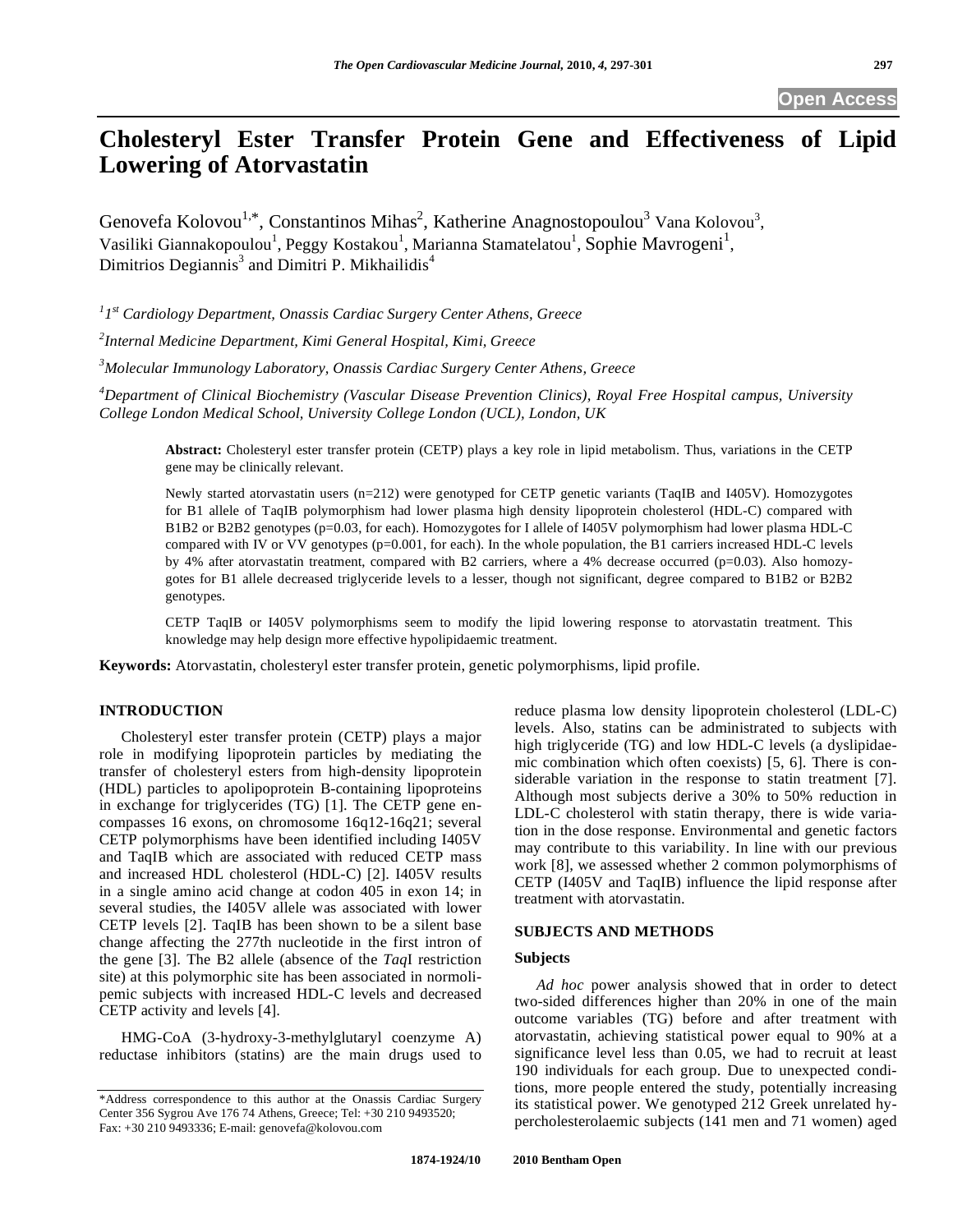56.8  $(\pm 12.9)$  years with primary hypercholesterolemia. Additional inclusion criteria included a stable medication (patients with coronary artery disease were on cardioselective  $\beta$ blockers and aspirin, patients with hypertension were on angiotensin converting enzyme inhibitors) regimen and diet for at least 4 weeks prior to study screening. Subjects with a history of stroke, renal diseases, and diabetes mellitus were excluded from the study. The subjects were assigned to atorvastatin treatment for at least 6 months. The dose of atorvastatin (10-40 mg/day) was adjusted according to the National Cholesterol Education Program Adult Treatment Panel III (NCEP ATP III) treatment goal for LDL-C based on risk category (LDL-C <130 mg/dl, < 100 mg/dl or < 70 mg/dl; < 3.4 mmol/l, < 2.6 mmol/l or < 1.8 mmol/l) [9].

 Subjects were further divided according to their baseline HDL-C levels into groups: 1. Low HDL group [HDL-C <40 mg/dl  $(\leq 1 \text{ mmol/l})$ ] and 2. High HDL group [HDL  $\geq 40$ mg/dl  $(≥1$  mmol/l)]. All subjects were started on atorvastatin as the only lipid lowering drug. Exclusion criteria were heavy drinking as well as liver and renal disease. Our Institutional Review Board approved the study.

# **DNA Analysis and Determination of Blood Lipids and Glucose**

 The CETP (TaqIB, I405V) polymorphisms were detected by using Polymerase Chain Reaction and Restricted Fragment Length Polymorphism analysis as previously described [10,11]. The measurement of total, LDL-C, HDL-C and TG was performed as described elsewhere [10]. Briefly, total cholesterol, TG and HDL-C levels were measured using enzymatic colorimetric methods, on a Roche Integra Biochemical analyzer, with commercially available kits (Roche Diagnostics Gmbh, Hannheim, Germany). The serum LDL-C levels were calculated using the Friedewald formula in subjects with TG levels  $< 400$  mg/dl.

# **Statistical Analysis**

 All continuous variables are shown as median and interquartile range  $(25<sup>th</sup>, 75<sup>th</sup>$  percentile) since they all (except for age and BMI) deviated from normality. However, for facilitation reasons, age and BMI are also treated as non-normally distributed variables. All categorical variables are presented as relative (percentage) frequencies. The Kruskal-Wallis H statistic was used to compare the continuous variables among the 3 genotype groups, while the Mann-Whitney U test was used to compare the continuous variables between the 2 groups of carriers. Wilcoxon signed-rank test was used to evaluate the differences before and after treatment. The Pearson's chi-square test was used to evaluate any association between categorical variables and genotypes/alleles. The differences in total cholesterol, TGs, HDL-C and LDL-C before and after atorvastatin treatment were also described as % difference, based on the following rule: % difference = [(variable after-variable before)/variable before]\*100. All tests were 2-sided at a significance level of  $p < 0.05$ . Data were analyzed using STATA™ (Version 9.0, Stata Corporation, College Station, TX 77845, USA).

## **Results**

## *Genotype and Allele Frequencies in the Whole Cohort*

 The genotype frequency of the TaqIB and I405V polymorphisms was B1B1 31.9%, B1B2 54.3%, B2B2 13.8% and II 45.0%, IV 40.8%, VV 14.2%, respectively. The B1 and B2 alleles were found at frequencies of 58.9% and 41.1%, respectively, while the I and V alleles were found at 65.5% and 34.5%, respectively.

# *Baseline Lipid Profile According to Genotype in the Whole Cohort*

# *TaqIB Polymorphism*

 Homozygotes for B1 allele had lower plasma HDL-C compared with B1B2 and B2B2 genotype (p=0.03, for each, Table **1**). Accordingly, the B2 allele was associated with higher HDL-C levels compared with B1 allele (p=0.02, Table **2**). Total cholesterol, LDL-C and TG levels did not vary significantly among TaqIB genotypes (Table **1**).

#### *I405V Polymorphism*

 The IV genotype was associated to higher HDL-C levels compared with II genotype  $(p=0.001)$ . The V allele was associated woth higher HDL-C levels compared with I allele (p=0.04) (Table **2**).

**Table 1. Baseline Lipid Profile of the Study Cohort Based on TaqIB or I405V Genotypes** 

| <b>CETP TaqIB</b> |              |               |              |      | <b>CETP I405V</b> |             |            |       |
|-------------------|--------------|---------------|--------------|------|-------------------|-------------|------------|-------|
|                   | $B1B1(n=67)$ | $B1B2(n=114)$ | $B2B2(n=29)$ | p    | II $(n=95)$       | IV $(n=86)$ | $VV(n=30)$ | p     |
| Age (years)       | 59(21)       | 59(18)        | 54(23)       | 0.51 | 56(21)            | 59(19)      | 61(18)     | 0.25  |
| BMI $(kg/m2)$     | 26(3)        | 27(5)         | 26(4)        | 0.57 | 27(4)             | 26(5)       | 27(4)      | 0.48  |
| $TC$ (mg/dl)      | 271(68)      | 294(66)       | 285(94)      | 0.06 | 280(69)           | 294(60)     | 272(75)    | 0.09  |
| $TG \, (mg/dl)$   | 175(101)     | 144(122)      | 153(179)     | 0.46 | 167(123)          | 144(139)    | 147(99)    | 0.29  |
| $HDL-C$ (mg/dl)   | 40(15)       | 45(19)        | 49(24)       | 0.04 | 41(17)            | 48(21)      | 45(18)     | 0.004 |
| $LDL-C$ (mg/dl)   | 188(49)      | 195(88)       | 205(81)      | 0.62 | 185(81)           | 190(67)     | 194(88)    | 0.52  |

Continuous variables are shown as median and interquartile range. Kruskal-Wallis H statistic was used to compare the continuous variables among the three genotype groups. CETP: cholesteryl ester transfer protein, BMI: body mass index, HDL-C: high-density lipoprotein cholesterol, LDL-C: low-density lipoprotein cholesterol, TC: total cholesterol, TG: triglycerides

For TC, HDL and LDL, to convert from mg/dl to mmol/l divide by 38.8. For TG, to convert from mg/dl to mmol/l divide by 88.6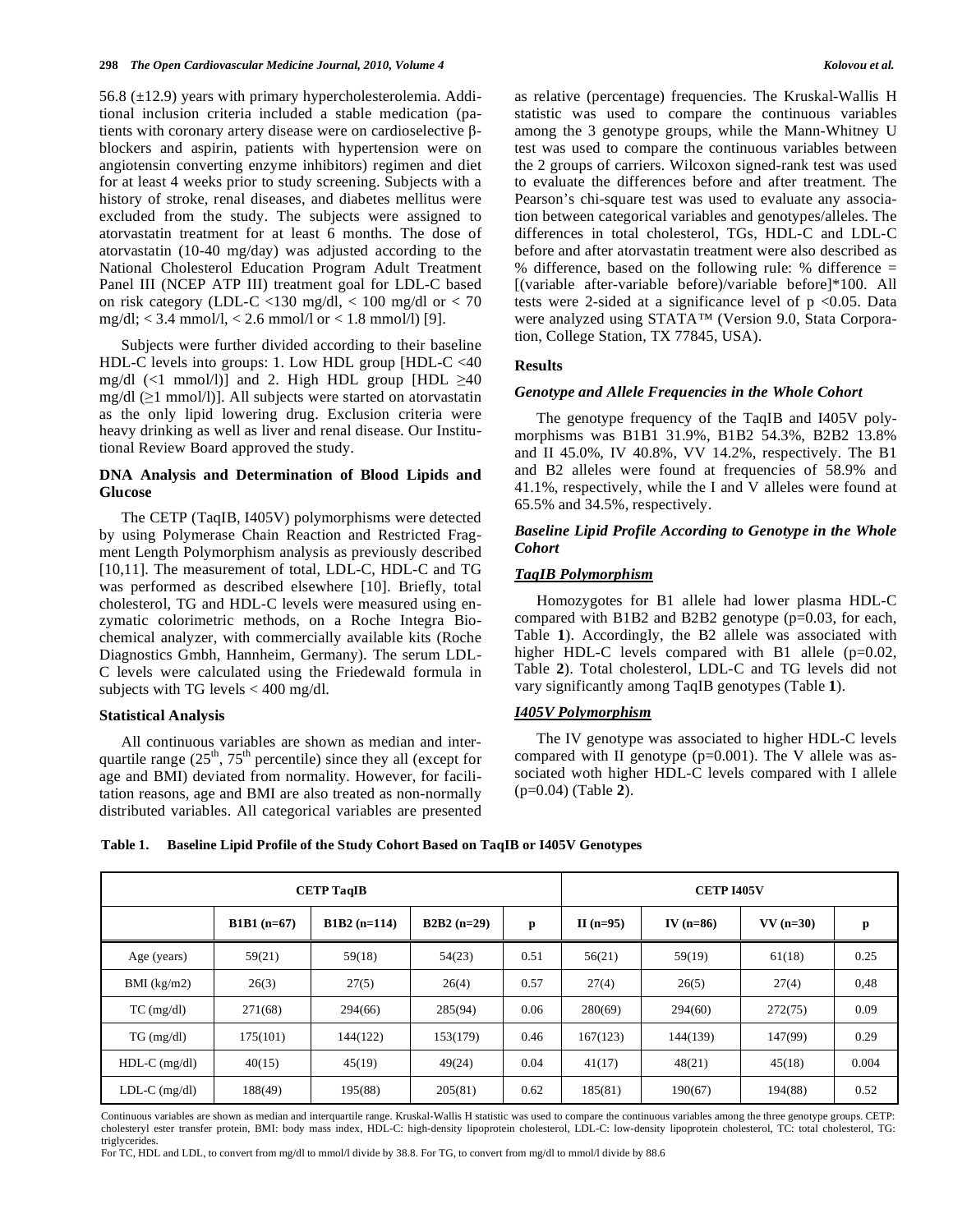| <b>CETP TaqIB</b> |          |          |      | <b>CETP I405V</b> |          |      |  |
|-------------------|----------|----------|------|-------------------|----------|------|--|
|                   | B1       | B2       | p    | I                 | V        | р    |  |
| Age (years)       | 59(20)   | 57(20)   | 0.43 | 57(20)            | 60(19)   | 0.09 |  |
| BMI $(kg/m2)$     | 27(4)    | 26(4)    | 0.91 | 27(4)             | 27(4)    | 0.82 |  |
| $TC$ (mg/dl)      | 280(66)  | 294(68)  | 0.04 | 287(70)           | 285(65)  | 0.33 |  |
| $TG \, (mg/dl)$   | 165(115) | 144(128) | 0.39 | 163(126)          | 144(112) | 0.11 |  |
| $HDL-C$ (mg/dl)   | 42(19)   | 48(19)   | 0.02 | 43(20)            | 48(19)   | 0.04 |  |
| $LDL-C$ (mg/dl)   | 190(61)  | 197(81)  | 0.41 | 190(77)           | 194(74)  | 0.26 |  |

**Table 2. Baseline Lipid Profile of the Study Cohort Based on TaqIB or I405V Alleles** 

All continuous variables are shown as median and interquartile range. Mann-Whitney U statistic was used to compare the continuous variables among the three genotype groups.<br>CETP: cholesteryl ester transfer protein, BMI: bo triglycerides. B1: variant allele-carrying genotypes (B1B1, B1B2), B2: variant allele-carrying genotypes (B2B2, B1B2), I: variant allele-carrying genotypes (II, IV) , V : variant allele-carrying genotypes (VV, VI). For TC, HDL and LDL, to convert from mg/dl to mmol/l divide by 38.8. For TG, to convert from mg/dl to mmol/l divide by 88.6.

 Baseline lipid profile according to genotype in Low HDL group and High HDL group.

# *TaqIB Polymorphism*

 The B1 allele was more frequent in Low HDL group than in High HDL group  $(64.1\% \text{ vs } 53.4\%, \text{ p=0.05})$ , while the B2 allele frequency was higher in High HDL group compared with Low HDL group (46.6% vs 35.9%, p=0.05).

 In Low HDL group, B1B2 subjects or B2 allele carriers had higher total cholesterol than B1B1 subjects (p=0.03) or B1 allele carriers (p=0.01).

 In High HDL group, no significant associations were found between the TaqIB polymorphism and baseline lipid profile.

#### *I405V Polymorphism*

 The II genotype was more frequent in Low HDL group compared to High HDL group  $(54.7\% \text{ vs } 37.3\%, \text{ p=0.02}),$ while the IV genotype frequency was higher in High HDL group compared with Low HDL group (48.2% vs 31.3%,  $p=0.03$ ).

## *Effect of Atorvastatin on Lipid Profile in the Whole Cohort and Both Groups*

 Total cholesterol, LDL-C and TG levels were significantly decreased after atorvastatin administration (-34.4%, - 41.2% and -28.5%, respectively; p<0.001 for each). The HDL-C slightly increased though not significantly 2.8%  $(p=0.46)$ .

 The changes in total cholesterol, HDL-C, LDL-C and TG levels were:-37.0% (p<0.001), +12.9% (p<0.001), -40.1% (p<0.001), -38.1% (p<0.001), respectively in the Low HDL group and -30.9% (p<0.001), -8.3% (p=0.001), -43.2% (p<0.001), -15.2% (p<0.001), respectively in the High HDL group.

# *Effect of Atorvastatin Treatment According to Genotype of the Whole Cohort*

 The B1 carriers increased HDL-C levels by 4% after atorvastatin treatment, compared with B2 carriers, where a 4% decrease was found (p=0.03). Also homozygotes for B1 allele decreased TG levels in a lesser, though not significant, degree compared with B1B2 or B2B2 genotypes [20.6%, 35.8% or 29.1%, respectively (all 3 decreases significant: p<0.001, p=0.40 for in-between comparison)].

# *Association of the I405V or TaqIB Variants with Effectiveness of Atorvastatin in Low and High HDL Group*

 B2 carriers from Low HDL group had greater decrease of total cholesterol compared with B1 carriers (-120 (44) mg/dl vs -100(58) mg/dl, p=0.02), Table **3**. Also, B2 carriers from the Low HDL group had greater decrease of TG compared with B1 carriers (-45% vs. -37%, p=0.02).

 In the High HDL group, LDL-C showed greater decrease in subjects with II genotype compared with those with IV genotype [-108 mg/dl (-47.2%) vs -79 mg/dl (-37.1%), p=0.006].

## **DISCUSSION**

 We evaluated whether the common CETP TaqIB or I405V gene polymorphism was associated with differentiation of the plasma lipid profile and involvement of the atorvastatin effectiveness on lipid lowering. Our results show that TaqIB polymorphism modulated the effectiveness of atorvastatin reduction on lipid values, especially on HDL-C and TG (to a lesser degree). Also, in the Low HDL group the effectiveness of reduction of total cholesterol and TG varied according to TaqIB polymorphism. In the High HDL group the % reduction of LDL-C varied according to I405V polymorphism.

 The gene frequencies for the TaqIB and I405V polymorphisms in our study cohort were similar to those reported in other Caucasian [3, 12, 13] and dyslipidaemic populations [14]. For example, the population in the Regression Growth Evaluation Statin Study (REGRESS) had similar TaqIB allele frequencies with our population (B1: 59% vs 58.9% and B2: 41% vs 41.1%, respectively) [15]. In another study involving Greek dyslipidaemic individuals, the V allele frequency was 33% and in Greeks with coronary artery disease 32% [8, 16], all similar to the present study (34.5%).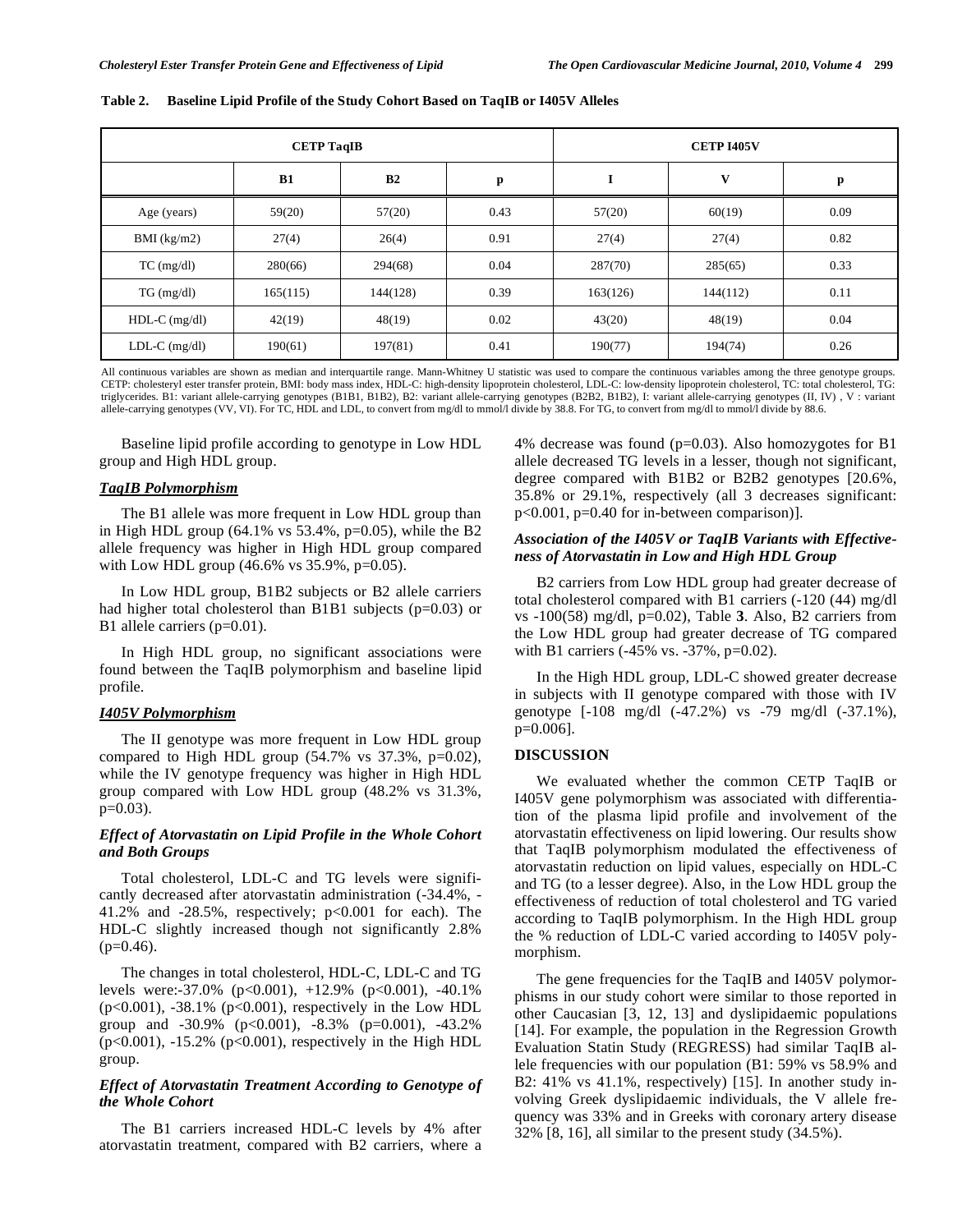|       | Low HDL group         |             |           |                   |              |             |  |  |
|-------|-----------------------|-------------|-----------|-------------------|--------------|-------------|--|--|
|       | <b>CETP TaqIB</b>     |             |           | <b>CETP I405V</b> |              |             |  |  |
|       | B1                    | B2          | ${\bf P}$ | $\mathbf I$       | $\mathbf{V}$ | p           |  |  |
| TC    | $-100(58)$            | $-120(44)$  | 0.02      | $-103(66)$        | $-112(41)$   | 0.38        |  |  |
| TG    | $-50(103)$            | $-118(157)$ | 0.05      | $-61(150)$        | $-82(140)$   | 0.63        |  |  |
| HDL-C | 5(10)                 | 3(8)        | 0.22      | 4(9)              | 2(17)        | 0.25        |  |  |
| LDL-C | $-55(85)$             | $-79(89)$   | 0.28      | $-52(94)$         | $-85(52)$    | 0.12        |  |  |
|       | <b>High HDL</b> group |             |           |                   |              |             |  |  |
|       | <b>CETP TaqIB</b>     |             |           | <b>CETP I405V</b> |              |             |  |  |
|       | B1                    | B2          | p         | I                 | $\mathbf{V}$ | $\mathbf P$ |  |  |
| TC    | $-89(52)$             | $-89(59)$   | 0.93      | $-90(58)$         | $-88(52)$    | 0.60        |  |  |
| TG    | $-22(75)$             | $-35(65)$   | 0.59      | $-33(77)$         | $-21(56)$    | 0.56        |  |  |
| HDL-C | $-4(12)$              | $-5(14)$    | 0.25      | $-4(12)$          | $-5(14)$     | 0.42        |  |  |
| LDL-C | $-78(52)$             | $-88(58)$   | 0.89      | $-84(52)$         | $-86(49)$    | 0.58        |  |  |

**Table 3. Differences (in mg/dl) in Lipid Profile of the Whole Study Cohort According to I405V or TaqIB Alleles after Atorvastatin Treatment in Low and High HDL Groups** 

All continuous variables are shown as median and interquartile range. Mann-Whitney U statistic was used to compare the continuous variables among the two allele groups. CETP: cholesteryl ester transfer protein, BMI: body mass index, HDL-C: high-density lipoprotein cholesterol, LDL-C: low-density lipoprotein cholesterol, TC: total cholesterol, TG: triglycerides, diff: Difference between value after and value before atorvastatin treatment.

B1: variant allele-carrying genotypes (B1B1, B1B2), B2: variant allele-carrying genotypes (B2B2, B1B2), I: variant allele-carrying genotypes (II, IV) , V : variant allele-carrying genotypes (VV, VI). For TC, HDL and LDL, to convert from mg/dl to mmol/l divide by 38.8. For TG, to convert from mg/dl to mmol/l divide by 88.6.

 Concerning the baseline lipid profile, the VV and B2B2 genotypes have been reported to present with higher HDL-C levels [2, 8]. Similarly, in the present study, the B2B2 genotypes, as well as the B2 allele, were associated with higher HDL-C levels. The IV (rather than the VV) genotype and V allele was associated with higher HDL-C levels. However, no such association was found for the VV genotype which could be attributed to the low number of subjects with this genotype.

 Despite the proven efficacy of statins as a primary and secondary prevention for cardiovascular disease, a significant proportion of patients do not achieve LDL-C goals [17]. This could be due to the interindividual variability in the response to statin treatment [18]. In the REGRESS study, pravastatin reduced total cholesterol, LDL-C, and TG levels and increased HDL-C to a similar extent in all 3 TaqIB genotypes [15]. However, in animals study de Haan *et al.* [19] reported that atorvastatin increased HDL-C by reducing hepatic CETP expression in E3L.CETP mice (APOE\*3- Leiden mice crossbred with mice expressing human CETP). This fact supported the hypothesis that CETP gene polymorphisms could play an important role in the lipid lowering effectiveness of atorvastatin. Also, van Venrooij *et al*., who evaluated the cohort (n=217) from Diabetes Atorvastatin Lipid Intervention (DALI) study (frequency of B1 allele similar to our study 57.1%), reported that in carriers with the B1B1 genotype, HDL-C levels increased, whereas in B2B2 carriers, atorvastatin had no effect on HDL-C [20]. Poduri *et al.* [21] found association with reduced LDL-C lowering by atorvastatin and gene polymorphisms involved in lipid metabolism (including CETP gene) in an Indian population.

They compared the wild-allele homozygote genotype vs variant allele carrying heterozygote and homozygote genotypes and found that variant allele-carrying genotype of TaqIB showed greater increase in HDL-C concentrations following atorvastatin therapy and variant allele carrying I405V showed lower reduction in total cholesterol levels. Contrary to our findings, patients involved in their study had coronary artery disease, were mostly men and had median total cholesterol of 204(35) mg/dl and HDL-C of 35(9) mg/dl, while subjects in our study were dyslipidaemic, 30% were women and had total cholesterol 286(69) mg/dl and HDL-C 44(20) mg/dl. Furthermore, Mohrschladt *et al*. did not find any differences between TaqIB and statin treatment [22]. In a previous study of ours, the TaqIB had no influence on response to treatment with simvastatin opposite to I405V polymorphism, where I allele carriers responded better [8]. In the present study, carriers of B1 allele increased HDL-C levels after atorvastatin therapy, while the carriers of B2 alleles decreased the HDL-C levels. One explanation is that carriers of the B2 allele had higher HDL-C levels at baseline  $[42(19)$  mg/dl vs  $48(19)$  mg/dl, respectively]. In the Low HDL group the B2 carriers responded better to statin therapy (greater reduction of total cholesterol and TGs). Moreover, in the High HDL-C group the II genotype was associated with greater % reduction of LDL-C and B1B1 genotype with lower reduction of HDL-C after atorvastatin treatment. Possible explanation for this discrepancy may be that another statin was used (atorvastatin instead of simvastatin). Overall, subjects with low HDL-C levels at baseline seem to benefit to a greater extent than those with high HDL-C levels at baseline after atorvastatin treatment. The HDL-C level was significantly increased (+12.9%) and TGs were significantly